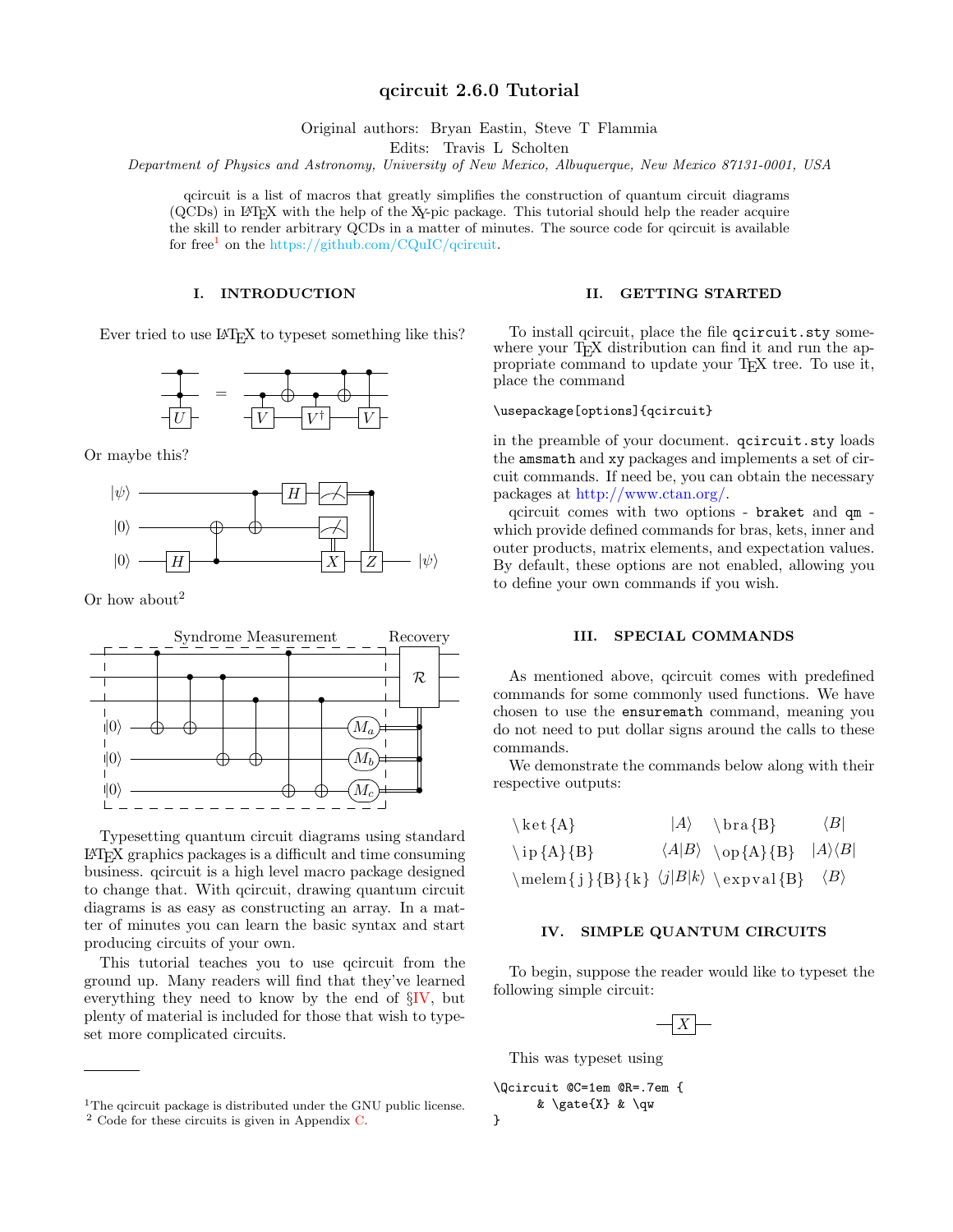The command \Qcircuit is simply a disguised \xymatrix command with a default parameter set. For readers unfamiliar with the xymatrix environment, it suffices to know that it behaves more or less like the array environment. That is, new columns are denoted by  $\&$  and new rows by  $\&set$ , as in the following example:

$$
\begin{matrix} a & i \\ 1 & x \end{matrix}
$$

which was typeset using

```
\Qcircuit @C=1.4em @R=1.2em {
     a & i \\
     1 & x
}
```
The parameters  $QC=1.4$ em and  $QR=1.2$ em that appear after \Qcircuit specify the spacing between the columns and the rows of the circuit, respectively. They may take any length as an argument. Additional parameters are discussed in §[VI A.](#page-5-0)

## A. Wires and gates

The command **\qw** draws a wire between two columns of a QCD. The command derives its name from an abbreviation of 'quantum wire'.



The diagram above was drawn using

```
\Qcircuit @C=1em @R=.7em {
   & \gate{H} & \gate{Z} & \gate{H} & \qw \\
   & \qw & \gate{X} & \qw & \qw
}
```
Note that  $\qquad$  is used to connect a wire *towards the left*.

The **\gate** command draws the argument of the function inside a framed box and extends a wire back to the previous column. When using the  $\gamma$  ate and  $\gamma$  commands, make sure there is another column entry to the left of the current column entry in your QCD, otherwise the wire will not connect to anything (and you'll get an error), as in the following example code:

```
(**Wrong!**)
\Qcircuit @C=1em @R=.7em {
     \gate{U} & \qw \\
     \gate{U^\dag} & \qw
}
```
The proper way to render this circuit would be to include space for the incoming wires at the beginning by inserting the & character at the start of each new line:

$$
\begin{array}{c}\n-\boxed{U} \\
\hline\n-\boxed{U^{\dagger}}\n\end{array}
$$

\[ \Qcircuit @C=1em @R=.7em { & \gate{U} & \qw \\ & \gate{U^\dag} & \qw } \]

The only difference between these two codes is that the correct code has an ampersand  $(\&)$  at the start of each new line.

To indicate the end of a circuit simply use the \qwa command as the last wire.



## <span id="page-1-0"></span>B. CNOT and other controlled single qubit gates

With just these few commands, one can already render a circuit with an arbitrary number of wires and single qubit gates. In this section, we'll learn how to draw CNOT gates and controlled single qubit gates with an arbitrary number of controls.

A simple circuit with two CNOT gates in it is



which was typeset by

```
\Qcircuit @C=1em @R=.7em {
      & \ctrl{1} & \targ & \qw \\
      & \text{arg } \text{curl}(-1) \& \qquad \text{QW}}
```
In this circuit, the command \targ draws the target gate on the wire, and the \ctrl{#1} puts a bullet down, and connects to the target which is #1 array elements below the control. Hence, to connect the second CNOT gate properly, we used -1.

A more complicated circuit with multiple controls and arbitrary gates might look like



which was drawn using

```
\Qcircuit @C=1em @R=.7em {
   & \ctrl{2} & \targ & \gate{U} & \qw \\
   & \quq k \text{-1} & \quq k \qquad \wedge& \targ & \ctrl{-1} & \ctrl{-2} & \qw \\
   & \quq k \text{-1} & \quq k \qq w}
```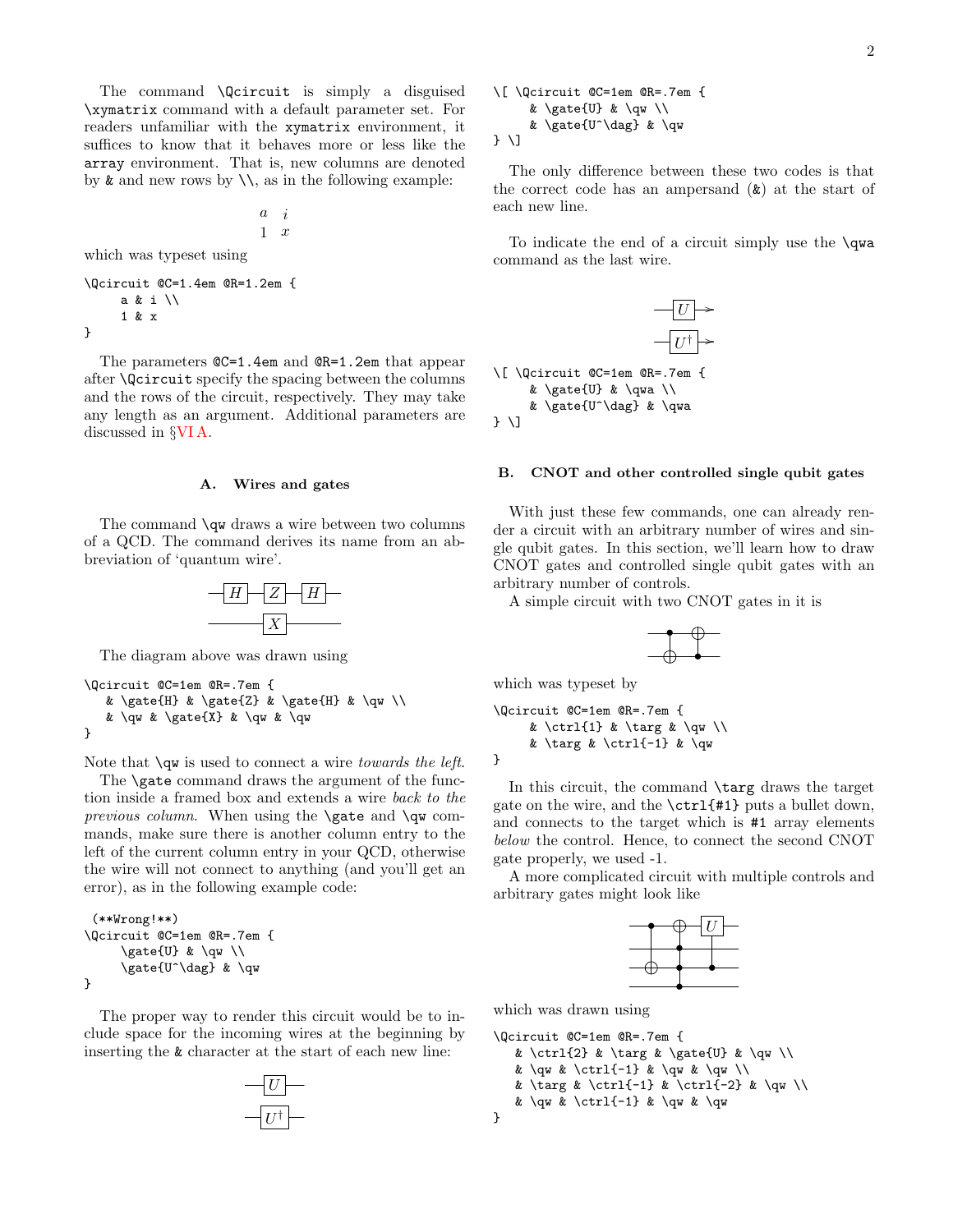In the first gate, the control bit connects to the target on wire 3. In the second gate, each control connects to the object directly above it. Finally, the third gate is an example of how to do controls on arbitrary gates; simply place the desired gate where you would normally put a target.

## C. Vertical wires

Suppose we want to typeset the following circuit:



so that the middle control has to connect to more than one gate. The way to accomplish this is with the  $\qquadsqrt{w}$ command. The command \qwx[#1] takes an optional input, #1, and connects from the current position to a position #1 entries below the current position. The default argument is -1. Thus, one way to typeset the above diagram is with the following code:

```
\Qcircuit @C=1em @R=1.2em {
     & \gamma \leq U_1 & \gamma \& \ctrl{-1} \qwx[1] & \qw \\
     & \gamma \gate{U_2} & \qw \\
}
or, equivalently,
```

```
\Qcircuit @C=1em @R=1.2em {
     & \gate{U_1} & \qw \\
     & \ctrl{1} \qwx & \qw \\
     & \gate{U_2} & \qw \\
}
```
which is what the author used.

Note that wire commands must not precede the gate command in an entry. Also, remember that commands taking an optional argument use square braces rather than curly braces.

#### <span id="page-2-1"></span>D. Labelling input and output states

The last element we need for simple circuits is the ability to add labels. We'll look at input and output labels here, other kinds of labels are discussed in §[VI B.](#page-6-0)

When labelling input and output qubits, one should use the \lstick and \rstick commands. These commands ensure that the labels and the wires connecting to them line up correctly. The \lstick command is used for input labels (on the left of the diagram), and the \rstick command is used for output labels (on the right of the diagram). Placement rules are the same as those for gates with the exception that \lstick and \rstick can be inserted in the leftmost column of the array. Here is an example circuit:

$$
|1\rangle \longrightarrow |0\rangle
$$
  

$$
|1\rangle \longrightarrow |1\rangle
$$

typeset with

```
\Qcircuit @C=1em @R=1em {
 \lstick{\ket{1}} & \targ & \rstick{\ket{0}} \qw \\
 \lstick{\ket{1}} & \ctrl{-1} & \rstick{\ket{1}} \qw
}
```
There are a few options for labelling multi-qubit input states, as well.



typeset with

```
\Qcircuit @C=1em @R=1.6em {
    \lstick{} & \qw & \qw \\
    \lstick{} & \qw & \qw
      \inputgroup{1}{2}{.75em}{\ket{0^k}}\\
    \lstick{} & \qw & \qw \\
    \lstick{} & \qw & \qw
      \inputgroupv{3}{4}{.8em}{.8em}{\ket{\psi}}\\
    \lstick{A} & \qw & \qw \\
    \lstick{B} & \qw & \qw
      \inputgrouph{5}{6}{.75em}{\ket{\psi}}{2.2em}
 }
```
# V. MORE COMPLICATED CIRCUITS: MULTIPLE QUBIT GATES AND BEYOND

So far, we have seen how to make arbitrary QCDs involving single qubit gates and controlled gates, including CNOT. Since this is known to be universal for computation, we could just stop here! Of course, many circuit diagrams use more complicated structures such as multiqubit gates, measurements, classical wires, and swaps. We will learn how to use Q-circuit to make all of these in this section.

# <span id="page-2-0"></span>A. Multiple qubit gates

Let's look at an example, and then we'll explain the code.



The 3-qubit gate above was typeset with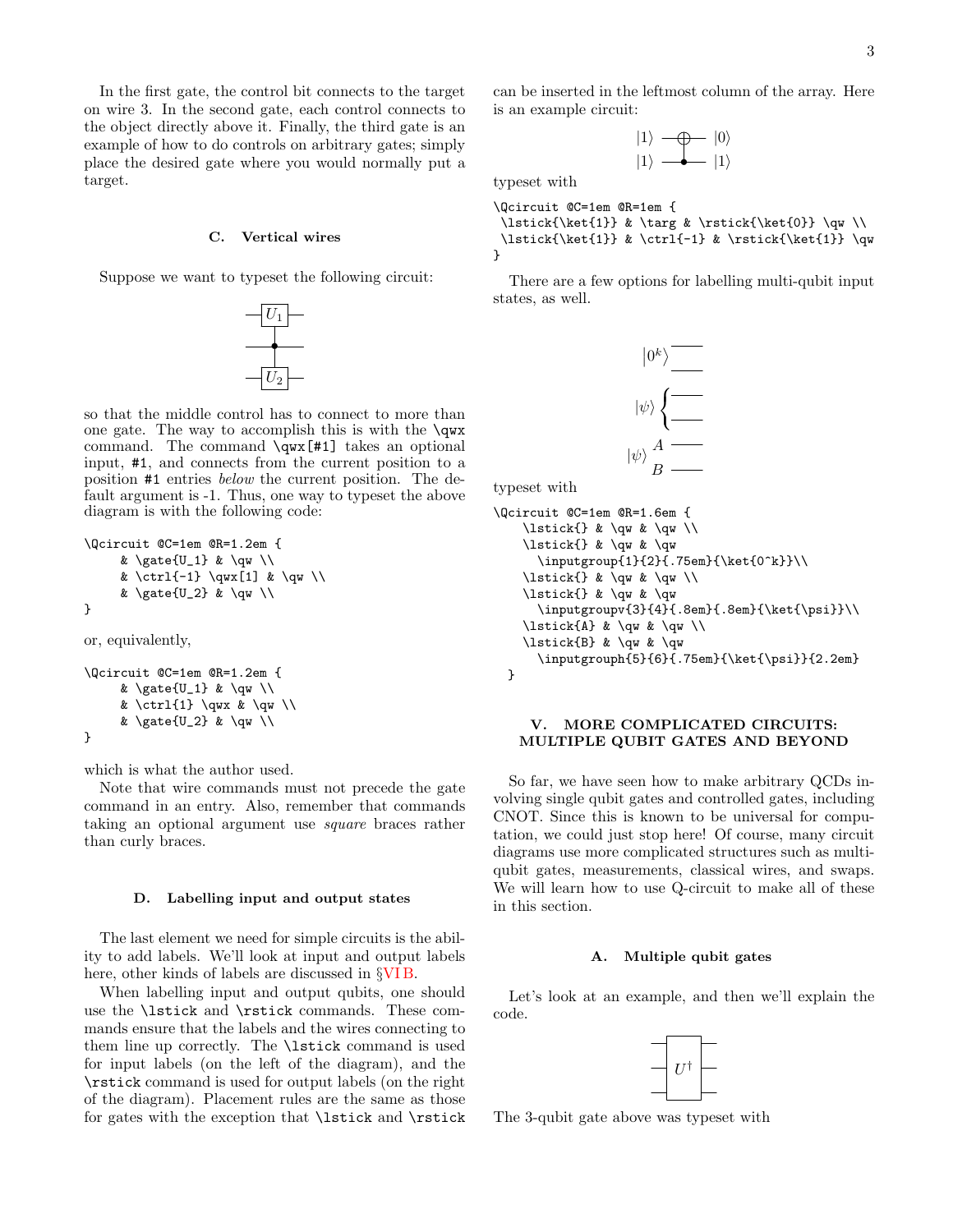```
\Qcircuit @C=1em @R=.7em {
     & \multigate{2}{U^\dag} & \qw \\
     & \ghost{U^\dag}& \qw \\
     & \ghost{U^\dag} & \qw
}
```
First let's go over the **\multigate** command. \multigate{#1}{#2} is a two argument gate that takes the depth of the gate for the first argument and the label of the gate for the second argument. In the above example, #1 equals 2 because the 3-qubit gate extends two rows below the position of \multigate. On the other two lines, the \ghost command is used to get the spacing and connections right. \ghost behaves like an invisible gate that allows the quantum wires on either side of your multigate to connect correctly.

The generalization to an arbitrarily large gate is now obvious. Let's look at a 6-qubit gate. The code

```
\Qcircuit @C=1em @R=0em {
     & \multigate{5}{\mathcal{F}} & \qw \\
     & \ghost{\mathcal{F}} & \qw \\
     & \ghost{\mathcal{F}} & \qw \\
     & \ghost{\mathcal{F}} & \qw \\
     & \ghost{\mathcal{F}} & \qw \\
     & \ghost{\mathcal{F}} & \qw
}
```
yields

}



Thus, for every entry below the top, a \ghost command with the label for the gate is needed. Strictly speaking, the name of the gate is not necessary inside the \ghost command. Since \ghost is just an invisible place holder, anything with the same width as the label specified in multigate will work as well. In practice, however, it is usually easiest to use the same argument.

In addition it is possible to use a classical input to a gate with \cghost, or no input with \nghost.



Note that controls to multiple qubit gates work the same as for single qubit gates, using **\ctrl** and **\qwx**.

Sometimes a multi-qubit gate must be applied to qubits which are not on adjacent rows (and as such, the \multigate command is not suitable). To account for

this, the \sgate command can be used to "hook together" the application of a multi-qubit gate on nonadjacent qubits:

```
\\Qcircuit @C=1em @R=.7em {
     \label{thm:main} $$\mathcal{1}^{\mathbf{F}} \ & \sgate{\mathcal{G}}{2} \ & \quv \\\& \ghost{\mathcal{F}} & \qw & \qw\\
     & \qw & \gate{\mathcal{G}} & \qw \\
```
which yields

}



Such notation may be a bit confusing, admittedly. An alternative circuit which does use the \multigate command would have a step where qubits 2 and 3 above were swapped, then the two-qubit gate  $\mathcal G$  was applied, and finally the qubits were swapped back.

## B. Measurements and classical bits

Measurement gates are typeset just like ordinary gates, but they typically have some sort of decoration to indicate that measurement has occurred. At present, Qcircuit supports the following single qubit measurement gates.

| Example             | Command         | Example Code           |
|---------------------|-----------------|------------------------|
|                     | <b>\meter</b>   | <b>\meter</b>          |
| Basis               | <b>\measure</b> | \measure{\mbox{Basis}} |
| $\mathcal{M}_{ijk}$ | \measuretab     | \measuretab{M_{ijk}}   |
|                     | \measureD       | \measureD{\chi}        |
|                     | <b>\meterB</b>  | \meterB{\ket{\xi_\pm}} |
|                     | \metersymb      | \metersymb             |

Often we want to condition some gate on the output of a measurement. One convenient way illustrate this is with the classical wire commands,  $\cw$  and  $\c$ wx. The classical wire commands work exactly like the quantum wire commands, but they draw double instead of single lines.

Here is an example using measurement gates and classical wires and the corresponding code.



```
\Qcircuit @C=1em @R=.7em {
      & \qu & \measuredangle \complement \curlyeq \curlyeq \curlyeq \curlyeq \curlyeq& \qw & \gate{\chi} & \meter &
          \rstick{\cdots} \cw
}
```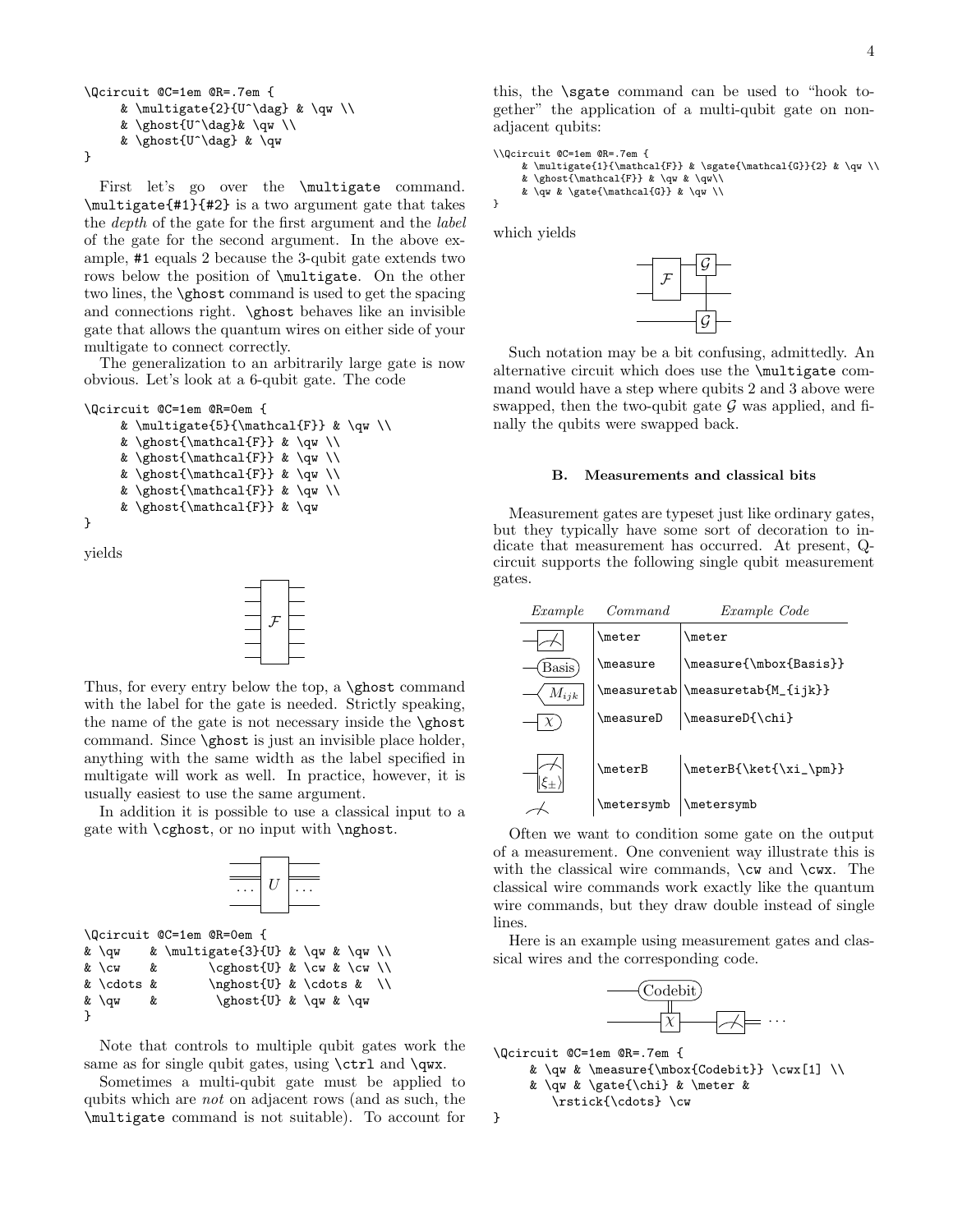If you are using a special basis for your measurements the \meterB command allows you to indicate the basis.

$$
|\psi\rangle = \boxed{\overset{\nearrow}{\xi_{\pm}}}
$$

\Qcircuit @C=1em @R=1.5em { \lstick{\ket{\psi}} & \meterB{\ket{\xi\_\pm}} & \cw }

Q-circuit also includes the commands \multimeasure and \multimeasureD for typesetting measurements on multiple qubits. The syntax for these commands exactly parallels that of the  $\mathcal{SVA}$ . An example is shown below.

$$
\boxed{\phantom{\cdot}}_{\rm Bell}
$$

```
\Qcircuit @C=1em @R=.7em {
    & \multimeasureD{1}{\text{Bell}} \\
    & \ghost{\text{Bell}}
}
```
In addition, if the measurement must be done on qubits which are not adjacent, Q-circuit provides for the \smeterB command, which, similar to the \sgate command, allows one to split the measurement:



#### <span id="page-4-0"></span>C. Non-gate inserts, forcing space, and swap

In addition to the gates defined by Q-circuit, standard LATEX can function as a gate if enclosed in curly brackets. By default, inputs are assumed to have zero size, so no space will be made for the resulting object and any wires connecting to it will run straight to the object's middle. Standard LATEX entries can serve as labels or wire decorations.

To force an object to take up space, you should use the \push command. \push is most useful in conjunction with the L<sup>AT</sup>EX command **\rule**. Together they can be used to construct various sorts of invisible props and struts.

Q-circuit implements a gate command called \qswap that is equivalent to the text  ${\times} \qquad$ . The effect of **\qswap** is to insert half of a swap gate (that is a  $\times$ )

which can then be connected (using  $\qquadsqrt{q}w$ x) to another instance of \qswap to create a swap gate.

Here is a circuit that shows how to construct swap, decorate wires, and use \push to make an invisible prop.

$$
\begin{array}{c}\n\text{Defective Circuit} \\
\hline\n\diagdown{\overline{\phantom{a}}}\diagdown{\overline{\phantom{a}}}\diagdown{\overline{\phantom{a}}}\diagdown\\ \hline\n\diagdown{\overline{\phantom{a}}}\diagdown\\ \hline\n\diagdown{\overline{\phantom{a}}}\diagdown\\ \hline\n\diagdown\\ \hline\n\diagdown\\ \hline\n\diagdown\\ \hline\n\diagdown\\ \hline\n\diagdown\\ \hline\n\diagdown\\ \hline\n\diagdown\\ \hline\n\diagdown\\ \hline\n\diagdown\\ \hline\n\diagdown\\ \hline\n\diagdown\\ \hline\n\diagdown\\ \hline\n\diagdown\\ \hline\n\diagdown\\ \hline\n\diagdown\\ \hline\n\diagdown\\ \hline\n\diagdown\\ \hline\n\diagdown\\ \hline\n\diagdown\\ \hline\n\diagdown\\ \hline\n\diagdown\\ \hline\n\diagdown\\ \hline\n\diagdown\\ \hline\n\diagdown\\ \hline\n\diagdown\\ \hline\n\diagdown\\ \hline\n\diagdown\\ \hline\n\diagdown\\ \hline\n\diagdown\\ \hline\n\diagdown\\ \hline\n\diagdown\\ \hline\n\diagdown\\ \hline\n\diagdown\\ \hline\n\diagdown\\ \hline\n\diagdown\\ \hline\n\diagdown\\ \hline\n\diagdown\\ \hline\n\diagdown\\ \hline\n\diagdown\\ \hline\n\diagdown\\ \hline\n\diagdown\\ \hline\n\diagdown\\ \hline\n\diagdown\\ \hline\n\diagdown\\ \hline\n\diagdown\\ \hline\n\diagdown\\ \hline\n\diagdown\\ \hline\n\diagdown\\ \hline\n\diagdown\\ \hline\n\diagdown\\ \hline\n\diagdown\\ \hline\n\diagdown\\ \hline\n\diagdown\\ \hline\n\diagdown\\ \hline\n\diagdown\\ \hline\n\diagdown\\ \hline\n\diagdown\\ \hline\n\diagdown\\ \hline\n\diagdown\\ \hline\n\diagdown\\ \hline\n\diagdown\\ \hline\n\diagdown\\ \hline\n\diagdown\\ \hline\n\diagdown\\ \hline\n\diagdown\\ \hline\n\diagdown\\ \hline\n\diagdown\\ \hline\n\diagdown\\ \hline\n\diagdown\\ \hline\n\diagdown\\ \hline\n\diagdown\\ \hline\n\diagdown\\ \hline\n\diagdown\\ \hline\n\diagdown\\ \hline\n\diagdown\\ \hline\n\diagdown\\ \hline\n\diagdown\\ \hline\n\diagdown\\ \hline\n\diagdown\\ \hline\n\diagdown\\ \hline\n\diagdown\\ \hline\n\diagdown\\ \hline
$$

\Qcircuit @C=1em @R=.3em {

& & \mbox{Defective Circuit}\\

& \qswap & \qw & \push{\rule{0em}{1em}} \qw \\

&  $\qquad \qquad \text{ k } \qquad \qquad \qquad \text{ k } \qquad \qquad \text{ k } \qquad \qquad \text{ k } \qquad \qquad \text{ k } \qquad \qquad \text{ k } \qquad \qquad \text{ k } \qquad \qquad \text{ k } \qquad \qquad \text{ k } \qquad \qquad \text{ k } \qquad \qquad \text{ k } \qquad \qquad \text{ k } \qquad \qquad \text{ k } \qquad \qquad \text{ k } \qquad \text{ k } \qquad \text{ k } \qquad \text{ k } \qquad \text{ k } \qquad \text{ k } \qquad \text{ k } \qquad \text{ k } \qquad \text$ 

&  $\{\prime\}$  \qw & \gate{H^{\otimes n}} & \qw

}

To indicate a generalized circuit with  $n$  iterations of something, you could use the **\cds** command.



```
\Qcircuit @C=1em @R=.3em {
     & \targ & \targ & \cds{4}{\cdots} & \targ & \qw\\
     & \ctrl{-1} & \qw &\qw & \qw & \qw \\
     & \qw & \ctrl{-2} & \qw & \qw & \qw \\
     & & & & & \\
     & \qw & \qw & \qw & \ctrl{-4} & \qw \\
}
```
# D. Barriers

You can use the **\barrier** command to draw a barrier in your circuit, represented as a vertical dashed line. The number of bits downard to span is is adjustable and must be specified when adding it to the circuit. If you want to span just a single qubit you use 0.

Here is a simple example that adds a barrier over 2 qubits on a small circuit:



The other complication with drawing barriers is that because spacing between elements on a circuit is not a fixed distance, finding the exact spot to place a barrier on a circuit may need manual adjustment. There is an optional parameter for the \barrier command to specify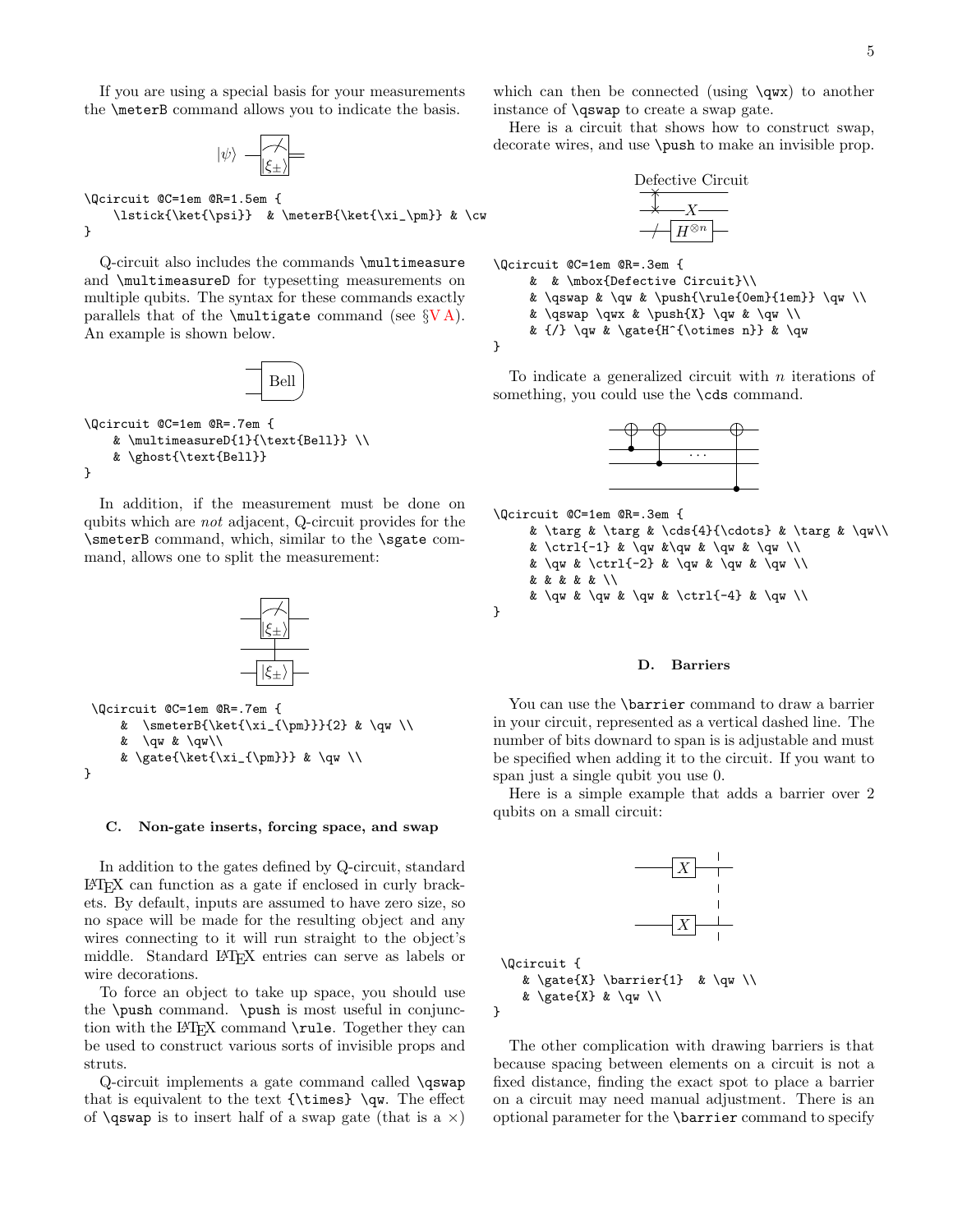the horizontal offset from the location you're placing it. For example, contrast the following three circuits:



\Qcircuit {

& \gate{X} \barrier[-1.95em]{1} & \meter & \qw \\ &  $\gamma \leq \gamma$  &  $\gamma \leq \gamma$ 

& \cw & \cw \cwx[-2] & \cw \\

}



\Qcircuit {

& \gate{X} \barrier[0em]{1} & \meter & \qw \\ &  $\gamma \leq \gamma$  &  $\gamma \leq \gamma$ 

& \cw & \cw \cwx[-2] & \cw \\

}



\Qcircuit {

& \gate{X} \barrier[1em]{1} & \meter & \qw \\ &  $\gamma \$  &  $\gamma \$ & \cw & \cw \cwx[-2] & \cw \\ }

The default value for the spacing is set to -0.95em.

## E. How to control anything

Controlled-Z gates, wires with bends, and gates that control-on-zero can all be made using the extended family of control commands. The complete family of control commands is \ctrl, \cctrl, \ctrlo, \cctrlo, \control, and \controlo.

\ctrlo is identical to the \ctrl command (see §[IV B\)](#page-1-0) except that it draws an open bullet (indicating controlon-zero). Both commands place a wire to the left and take one argument indicating which wire to connect to.

The commands \cctrl and \cctrlo are identical to the \ctrl and \ctrlo commands, respectively, except they use classical wires instead of quantum ones to do the controlling. These commands may be useful for writing circuits where the gates are conditioned on classical outputs.

The commands \control and \controlo are isolated controls; they don't automatically connect to anything. Isolated controls allow you to decide exactly what connections are made to your control operator, which makes them very useful for working with classical wires and rendering things like the controlled-Z.

Here is an example circuit using various controls.



```
\Qcircuit @C=1em @R=.7em {
    & \ctrl{2} & \ctrlo{1} & \ctrl{1}
        & \qw & \multigate{1}{U} & \qw \\
    & \qw & \targ & \ctrlo{2} \qw
        & \ctrl{1} & \ghost{U} & \qw \\
    & \control \qw & \ctrl{1} & \qw
        & \meter & \cctrlo{-1} \\
    & \qw & \control \qw & \gate{H}
        & \meter & \cctrl{-1}
}
```
Note that we, the authors, have used a pair of controls connected by a wire to denote the controlled-Z gate. This isn't standard notation, but we feel it is a logically consistent and concise notation, and it illustrates nicely the symmetry of the controlled-Z gate. We hope to encourage the readers to adopt this notation in their own QCDs.

# VI. BELLS AND WHISTLES: TWEAKING YOUR DIAGRAM TO PERFECTION

By now, the reader should be able to quickly and easily typeset almost any QCD. Nonetheless, it may occasionally be desirable to decorate or modify a circuit in ways not yet discussed. This section presents additional tricks, options, and commands for putting the final polish on your QCDs.

## <span id="page-5-0"></span>A. Spacing

The Q-circuit parameters @R and @C were introduced in §[IV;](#page-0-1) they are examples of a family of spacing parameters that can appear between the text \Qcircuit and the opening curly brace. A more complete list of available parameters is given in the table below.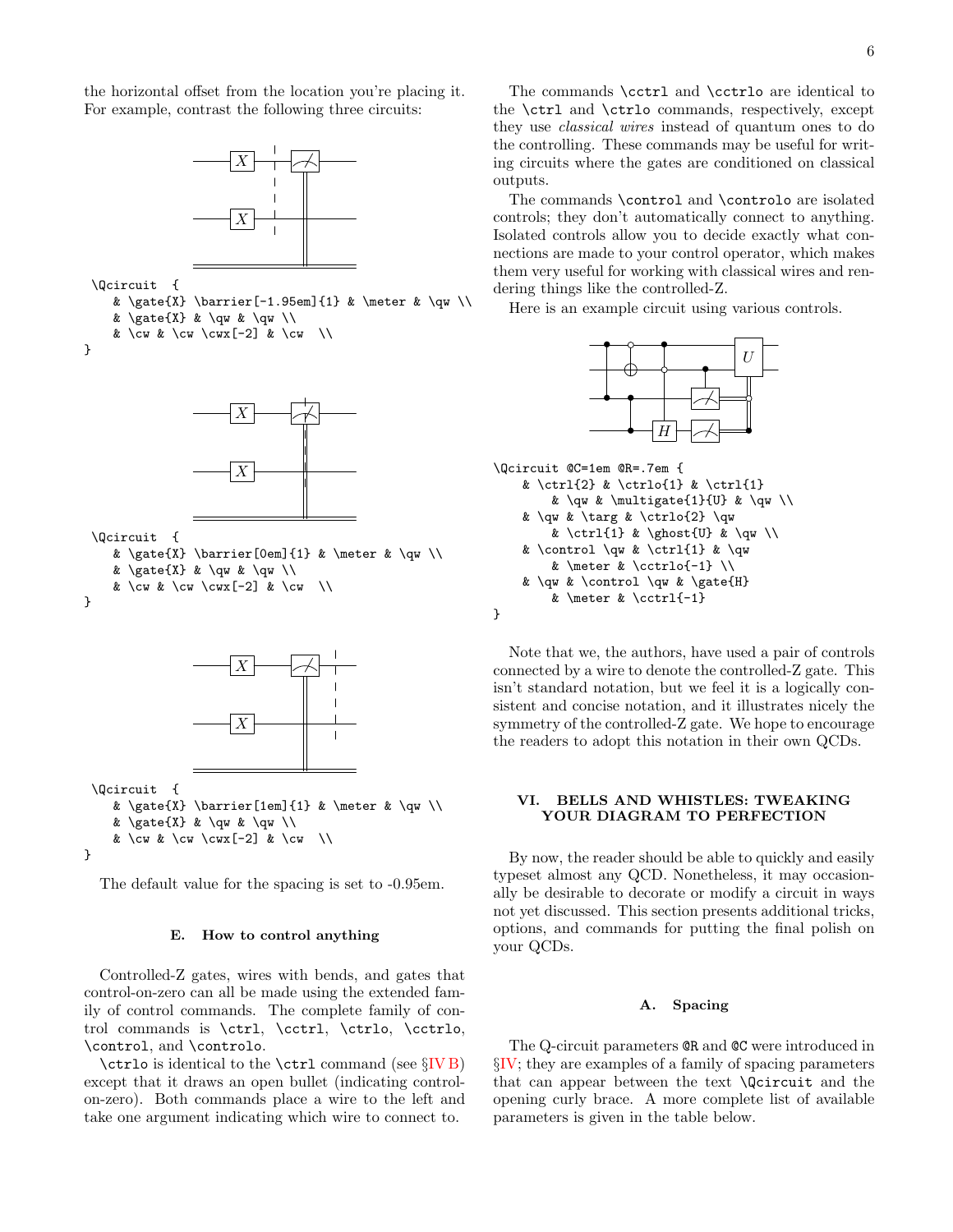| Parameter        | Effect                                                                |
|------------------|-----------------------------------------------------------------------|
| $QR = #1$        | Sets the spacing between rows to #1.                                  |
| $QC = #1$        | Sets the spacing between columns to #1.                               |
| $Q$ !R.          | Sets all rows to the height of the tallest<br>object in the circuit.  |
| Q <sub>1</sub> C | Sets all columns to the width of the widest<br>object in the circuit. |
| Q!               | Sets all entries to the size of the largest<br>object in the circuit. |

The **QR** and **QC** parameters adjust the separation between elements, allowing you to dictate the compactness of your QCD. @!R, @!C, and @! force the elements of your circuit to have uniform sizes, this helps to prevent bunching that may occur when a particular row or column contains many small elements. @!R is particularly useful for forcing wires to be evenly spaced, as in the following example.



```
& \qswap & \qw & \qswap & \qw\\
    & \qswap \qwx & \ctrl{1} & \qswap \qwx & \qw \\
    & \qw & \gate{T^\dag} & \qw & \qw
}
```
# <span id="page-6-0"></span>B. Labelling

A label can be placed anywhere that a gate command might normally appear. Unlike gates, however, Q-circuit treats labels as having zero size when determining the layout of a QCD. This prevents large labels from bending your circuit out of whack, but it also means that labels can overlap with other components.

Normally an element whose size is set to zero is drawn centered on it's entry. This is what happens when you insert text directly using curly brackets (see  $\gamma V C$ ). For most labelling, however, it is more useful to have one edge of the label fixed in the center of an entry. For this reason Q-circuit provides a set of label commands, \lstick, \rstick, \ustick, and \dstick. The stick commands each cause their contents to "stick out" from the center of an entry in a different direction. \lstick, \rstick, \ustick, and \dstick produce labels that project out to the left, right, top, and bottom respectively.

Proper usage of **\lstick** and **\rstick** was demonstrated in §[IV D,](#page-2-1) so the following example focuses on \ustick and \dstick.



7



## C. Grouping

It is sometimes useful to box off sections of a circuit to indicate a subcircuit, as in the following example.



which was typeset using

}

```
\Qcircuit @C=1em @R=1em {
   & \ctrl{2} & \qw & \gate{H} & \ctrl{1} &
       \gate{H} & \qw \\
   & \qw & \ctrl{1} & \gate{H} & \targ &
        \gate{H} & \qw \\
   & \targ & \targ & \gate{Z} & \qw & \ctrl{-1} &
        \qw \gategroup{1}{4}{2}{6}{.7em}{--}
```
The command that made the dashed box is in the last line of code and is called \gategroup. The \gategroup command can be placed following any non-empty entry, but, for clarity, it is perhaps best to put it at the end.

Because it takes six arguments, \gategroup looks intimidating, but it is actually relatively easy to use. \gategroup{#1}{#2}{#3}{#4}{#5}{#6} highlights the entries between rows #1 and #3 and columns #2 and #4 by adding a box or a bracket. Argument #6 selects between various highlights, with the available options being:

$$
--\ .\ .\ )\ ( )\ ( )
$$

These options produce a dashed box, a dotted box, a curly brace on the bottom, top, left, or right, and a normal brace on the bottom, top, left, or right. Argument #5 is twice the spacing from the nearest gate to the box.

\gategroup only checks that the gates at the four corners of the requested region are properly enclosed. As a result, gates along the boundary that are bigger than the corner gates will tend to stick out. This is especially unsightly when the corner entries are wires, though in that case the problem can be fixed by inserting an invisible prop of the desired height (see  $\gamma V C$ ).

# VII. ACKNOWLEDGMENTS

The authors would like to thank Aaron Smith, Joe Renes, and Andrew Silberfarb for useful discussions, ideas, and debugging. Thanks to Carl Caves and Michael Nielsen for encouragement on this project. An extra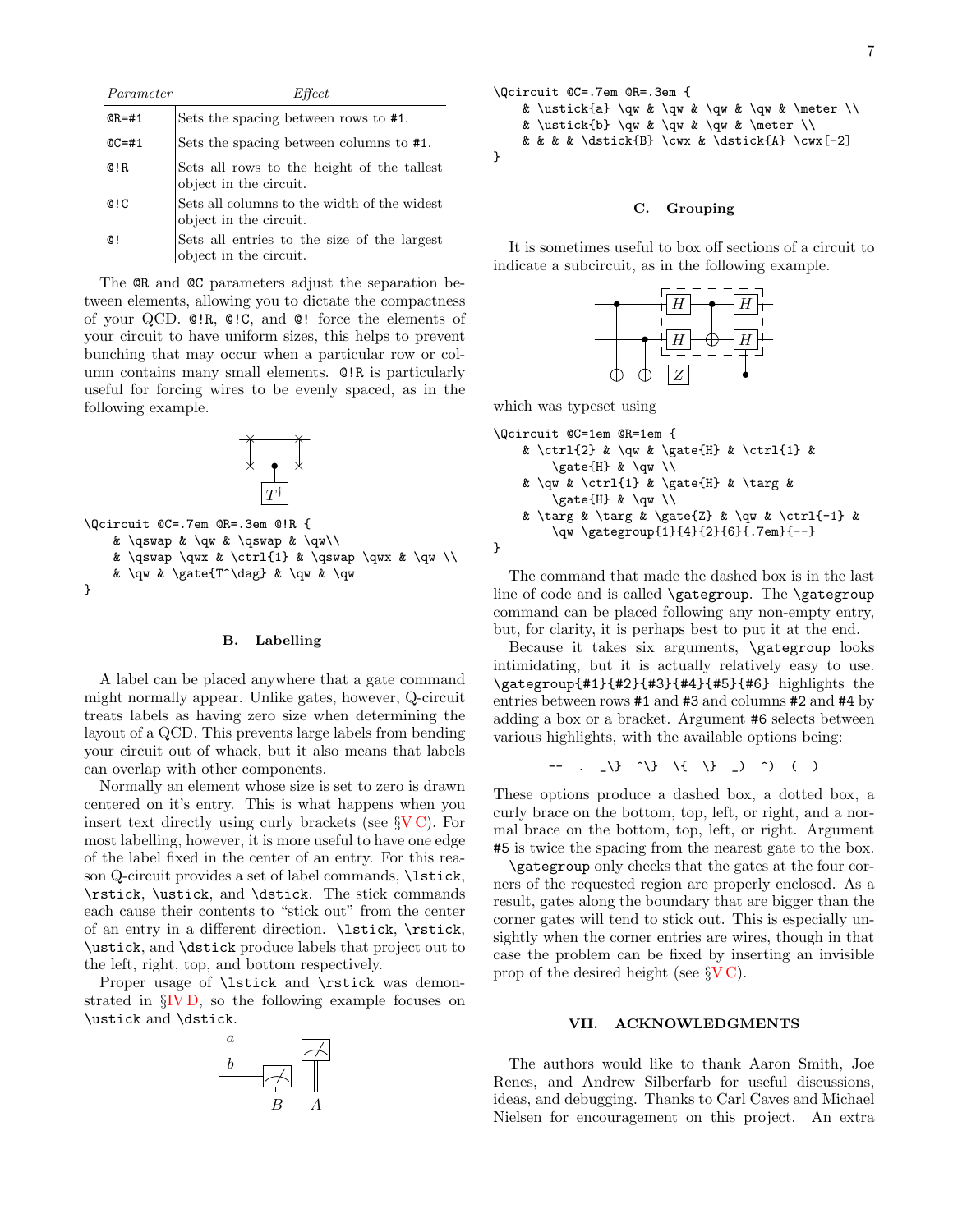thanks to Michael Nielsen for suggesting some useful LATEX resources.

The development of Q-circuit was supported in part by the National Security Agency (NSA) and the Advanced Research and Developement Activity (ARDA) under the Army Research Office (ARO) contract numbers DAAD19-01-1-0648 and W911NF-04-1-0242.

## Appendix A: Positioning Q-circuit diagrams in  $\mathbb{F}T_FX$

Q-circuit produces TEX graphics objects. In theory these objects should act like any symbol or character. Thus, they can be placed in equation environments, arrays, and figures. In practice there are a few, largely unexplained, complications.

One of these is vertical centering in a line of text. To center the top line of a circuit, it is sufficient to invoke it in inline math mode using \$. To center the entire circuit, place it inside an array.

Horizontal centering within figures is also problematic. Typically this can be corrected by placing the \Qcircuit command inside a \centerline command, an \mbox command, or an equation environment. For some LAT<sub>EX</sub> distributions the commands **\leavevmode** and \centering must be added to center a figure.

Finally, circuits using large labels often appear a bit off center. This is because labels are not included when calculating the size of a circuit. The best solution is probably to add white space (see §[V C\)](#page-4-0) until the labels all fit within the boundaries of the circuit.

# Appendix B: Bugs and Future Work

- 1. Wires often end just short of curved surfaces.
- 2. \gategroup needs to check all the boundary gates when determining the highlighted area.
- 3. Targets look poor when the font size is set to small.
- 4. It would be nice if the \ghost command could read the argument of the \multigate command automatically.
- 5. Larger issues of centering within LATEX need to be addressed.

## <span id="page-7-0"></span>Appendix C: Code for the Introduction

The first QCD depicts a way of decomposing doubly controlled unitaries. It was typeset with

```
\Qcircuit @C=.5em @R=0em @!R {
```

```
& \ctrl{1} & \qw & & & \qw & \ctrl{1} & \qw &
  \ctrl{1} & \ctrl{2} & \qw\\
```

```
& \ctrl{1} & \qw &
```
\push{\rule{.3em}{0em}=\rule{.3em}{0em}} & &

```
\ctrl{1} & \targ & \ctrl{1} & \targ & \qw &
    \qquad\vee& \gate{U} & \qw & & & \gate{V} & \qw &
    \gate{V^\dag} & \qw & \gate{V} & \qw
}
```
The second QCD depicts quantum teleportation and was typeset with

```
\Qcircuit @C=.7em @R=.4em @! {
  \lstick{\ket{\psi}} & \qw & \qw & \ctrl{1} &
    \gate{H} & \meter & \control \cw\\
  \lstick{\ket{0}} & \qw & \targ & \targ & \qw &
    \meter & \cwx\\
  \lstick{\ket{0}} & \gate{H} & \ctrl{-1} & \qw &
    \qw & \gate{X} \cwx & \gate{Z} \cwx &
    \rstick{\ket{\psi}} \qw
}
```
The third QCD depicts quantum error correction on the bit flip code. It was typeset with

\Qcircuit @C=1.3em @R=.6em {

}

- & & & & & & \mbox{Syndrome Measurement} & & & & \mbox{Recovery}\\
- & \qw & \qw & \ctrl{3} & \qw & \qw & \qw & \ctrl{5} & \qw & \qw &  $\mathcal{2}$ {\ \mathcal{R}\ } & \qw\\
- & \qw & \qw & \qw & \ctrl{2} & \ctrl{3} & \qw & \qw & \qw & \qw & \ghost{\ \mathcal{R}\ } \qw &  $\sqrt{w}\$
- & \qw & \qw & \qw & \qw & \qw & \ctrl{2} & \qw & \ctrl{3} & \qw & \ghost{\ \mathcal{R}\ } \qw &  $\varphi$
- & & \lstick{\ket{0}} & \targ \qw & \targ \qw &  $\qquad$  &  $\qquad$   $\qquad$   $\qquad$   $\qquad$   $\qquad$   $\qquad$   $\qquad$   $\qquad$   $\qquad$   $\qquad$   $\qquad$   $\qquad$   $\qquad$   $\qquad$   $\qquad$   $\qquad$   $\qquad$   $\qquad$   $\qquad$   $\qquad$   $\qquad$   $\qquad$   $\qquad$   $\qquad$   $\qquad$   $\qquad$   $\qquad$   $\qquad$   $\qquad$   $\qquad$   $\qquad$   $\qquad$   $\qquad$   $\qquad$   $\qquad$   $\q$ \control \cw \cwx\\
- & & \lstick{\ket{0}} & \qw & \qw & \targ \qw & \targ \qw & \qw & \qw & \measure{M\_b} & \control \cw \cwx\\
- & & \lstick{\ket{0}} & \qw & \qw & \qw & \qw & \targ \qw & \targ \qw & \measure{M\_c} \gategroup{2}{2}{7}{10}{.8em}{--} & \control \cw \cwx